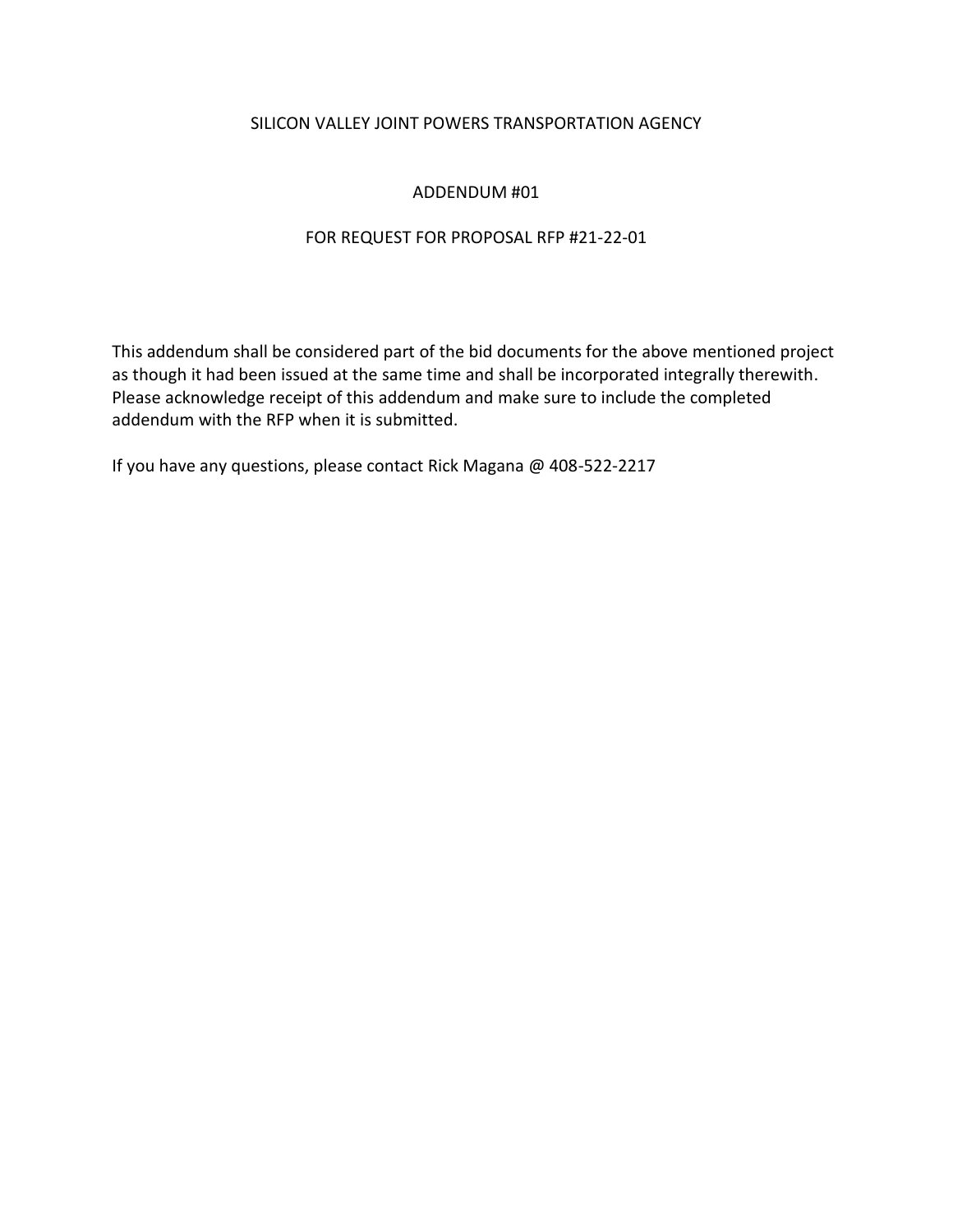# BIDDER INFORMATION AND FORMS

| A. CONTRACTORS INFORMATION                |  |
|-------------------------------------------|--|
|                                           |  |
|                                           |  |
|                                           |  |
|                                           |  |
|                                           |  |
|                                           |  |
|                                           |  |
| (Name of individual completing statement) |  |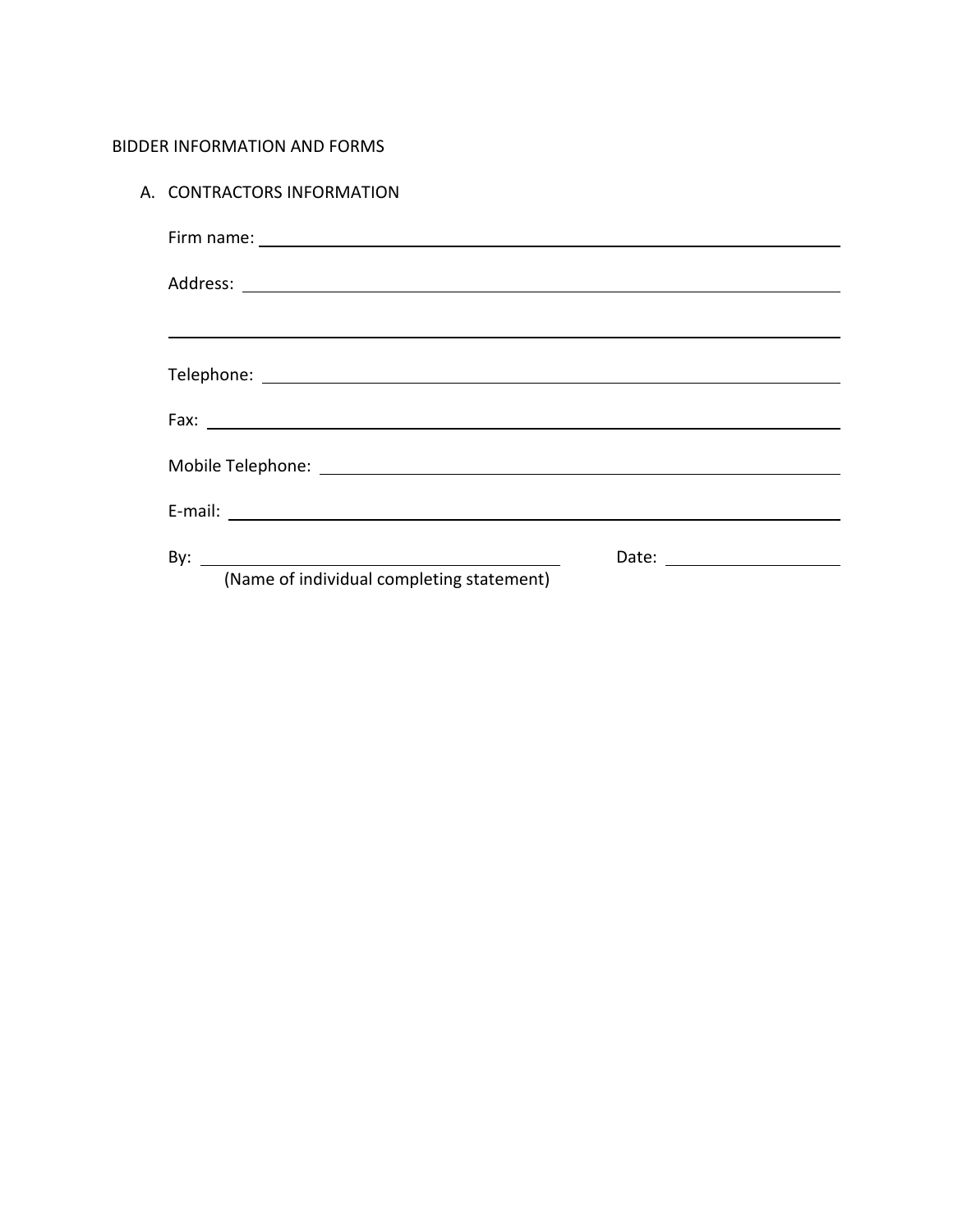## B. CURRENT ORGANIZATION AND STRUCTURE OF THE BUSINESS

- 1. For firms that are Corporations:
	- a. Date incorporated:
	- b. Under the laws of what state:
	- c. Provide all the following information for each person who is either (a) an officer of the corporation (president, vice president, secretary, treasurer), or (b) the owner of at least 10% of the corporation's stock.

| Name | Position | Years with Co. | % of Ownership |
|------|----------|----------------|----------------|
|------|----------|----------------|----------------|

- 2. For Firms that are Partnerships:
	- a. Date of formation:
	- b. Under the laws of what state:
	- c. Provide all the following information for each partner who owns ten percent (10%) or more of the firm.

| Name | Position | Years with Co. | % of Ownership |
|------|----------|----------------|----------------|
|      |          |                |                |

- 3. For Firms that Are Sole Proprietorships:
	- a. Date of commencement of business:
- 4. For Firms that Intend to Bid as a Joint Venture:
	- a. Date of commencement of joint venture:
	- b. Provide all of the following information for each firm that is a member of the joint venture that expects to bid on one or more projects. Attach all additional references and/or information on separate signed sheets.

Name of Firm  $\%$  of Ownership of Joint Venture

Attach all additional references and/or information on separate signed sheets.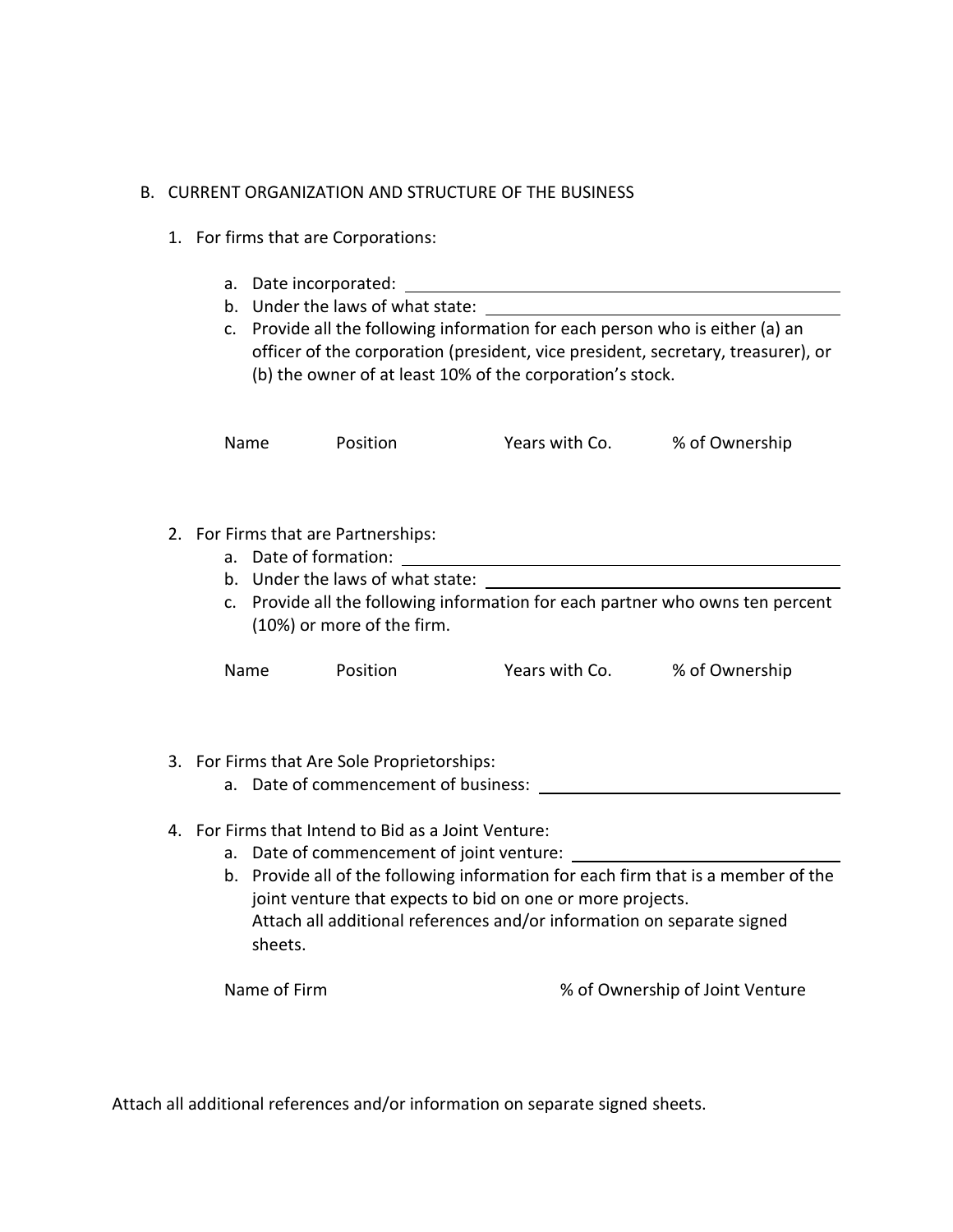### C. HISTORY OF THE BUSINESS AND ORGANIZATIONAL PERFORMANCE

- 1. How long have you been engaged in the student transportation business under your present business name?
- 2. Are you currently providing, or have you ever provided, transportation services for special education students?

Yes No

If "yes", how many years?

3. Have you contracted to provide special education student transportation for any school district of County Office of Education in the State of California?

Yes No

If "yes", please provide the following:

a. Name and location of the school district/County Office of Education

b. Name and phone number of a contact person **contact** 

c. Number of students transported daily

d. Number of buses in operation daily

e. Beginning and end dates of contract

f. Was the contract(s) cancelled for any reason? Why?

MANAGEMENT AND ADVISORY PERSONNEL

4. Please provide the name and title of the company executives.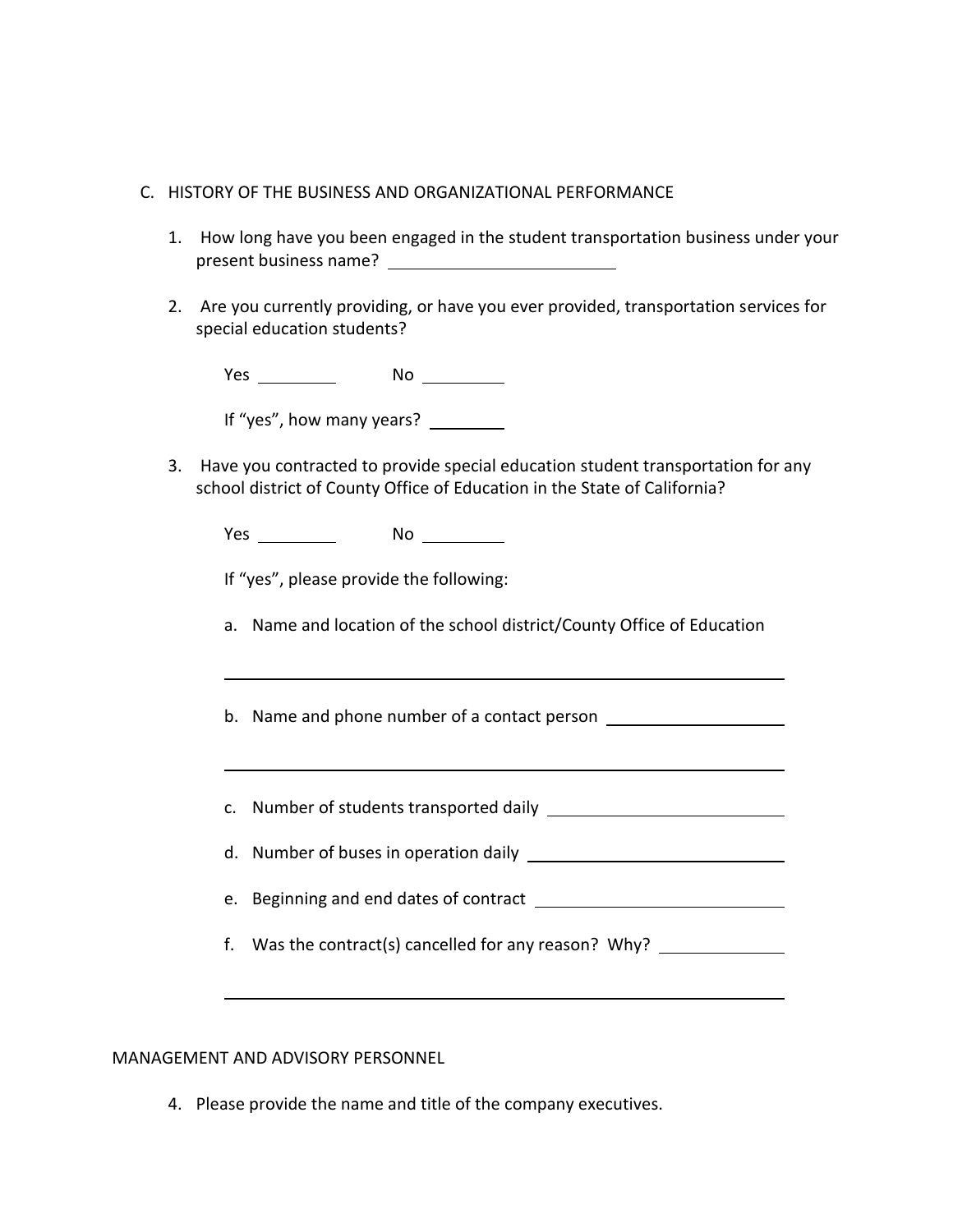- 5. Provide the name, title, tenure with your firm, related experience, and brief description of responsibilities for Management Personnel.
- 6. Provide the name, title, tenure with your firm, related experience, and brief description of responsibilities for personnel who would be directly involved with the daily operations of the Agreement.

### DRIVERS

- 7. State the number of school bus drivers now in your regular employment: \_\_\_\_\_ Van drivers
- 8. Describe the procedures used in your driver selection process, including recruitment, checking references, and driver testing.
- 9. Describe your school bus driver training program.
- 10. Describe your safety program for school bus drivers, including number of annually scheduled safety meetings, name/title/experience of person(s) responsible, school bus accident rate for preventable and non-preventable accidents per thousand miles of operations.
- 11. Have any of your drivers been involved in accidents involving injuries or death in the last 5 years?

Yes No

If "yes", please explain.

#### VEHICLE INFORMATION

- 12. Describe the types of buses that will be provided, including the make of chassis, make of body, model, type, and year of manufacture.
- 13. Describe your program and schedule for preventative maintenance and repair of school buses, including location of maintenance facilities, name/title/experience of personnel responsible for management of the facilities, method of evaluating road failures, and name/title/experience of personnel who will service and repair the school buses.
- 14. Attach copies of safety Compliance reports (California Highway Patrol Form 343 or equivalent/current form) for each terminal that you operate in California.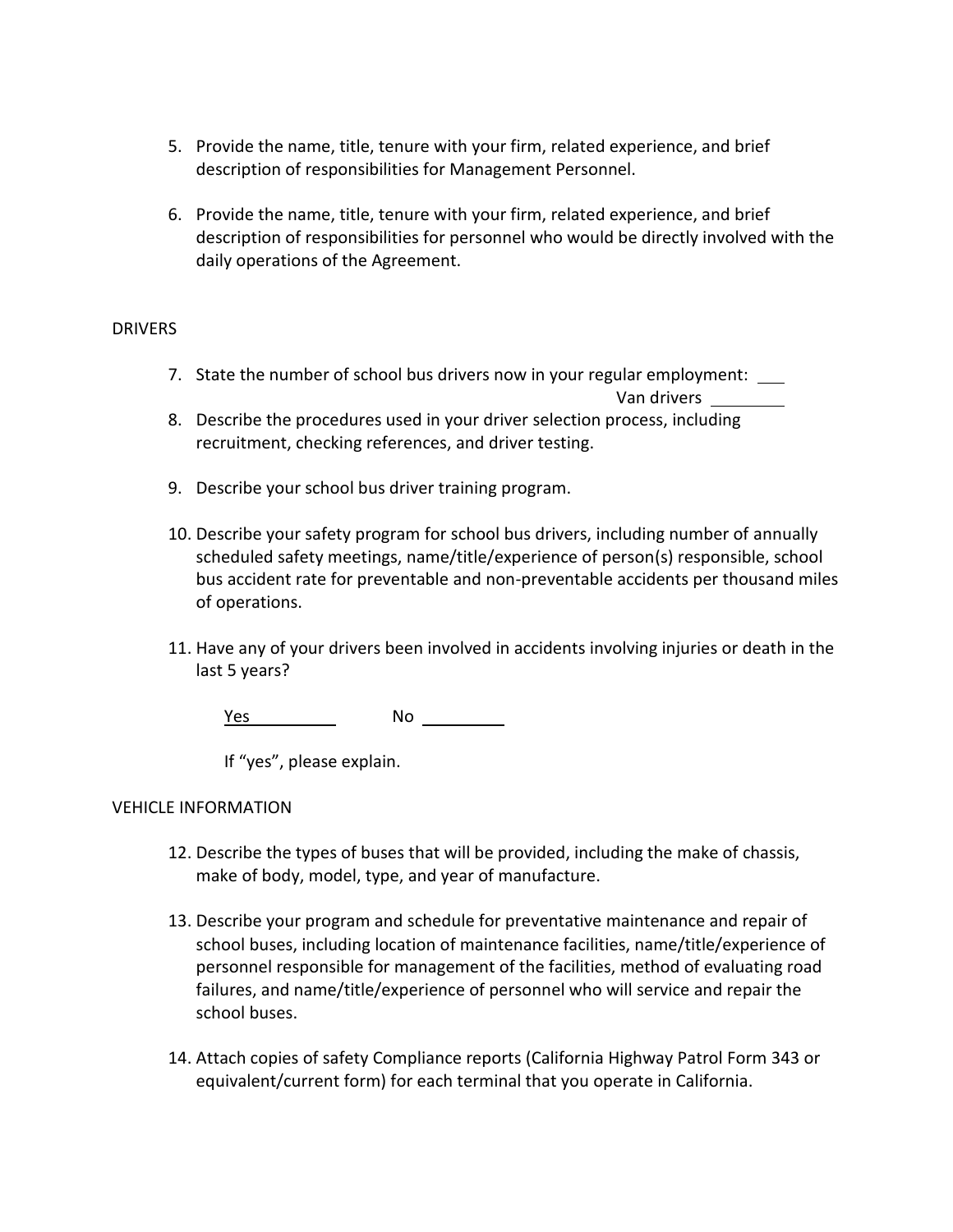15. Have any of your buses been involved in accidents involving injuries or death in the last 5 years?

Yes No

If "yes", please explain.

### **LICENSES**

- 16. Please provide the following information:
- a. Name of license holder exactly as on file:
- b. License classification(s):
- c. License #:
- d. Expiration Date:
- 17. Has any license held by your firm been suspended or revoked within the last 5 years?

Yes No

If "yes", explain on a separate signed sheet.

## DISPUTES

18. At any time in the last 5 years, has your firm, or any owners, officers or partners, been debarred, disqualified, removed or otherwise prevented from bidding on, or completing, any contract with a public entity?

Yes No

If "yes", explain on a separate signed sheet, including the name of the person who was associated with that company, the year of the event, owner, owner's address and basis for the action.

19. In the past 5 years, has any claims against your firm or by your firm against an owner been filed in court or arbitration concerning your firm's services?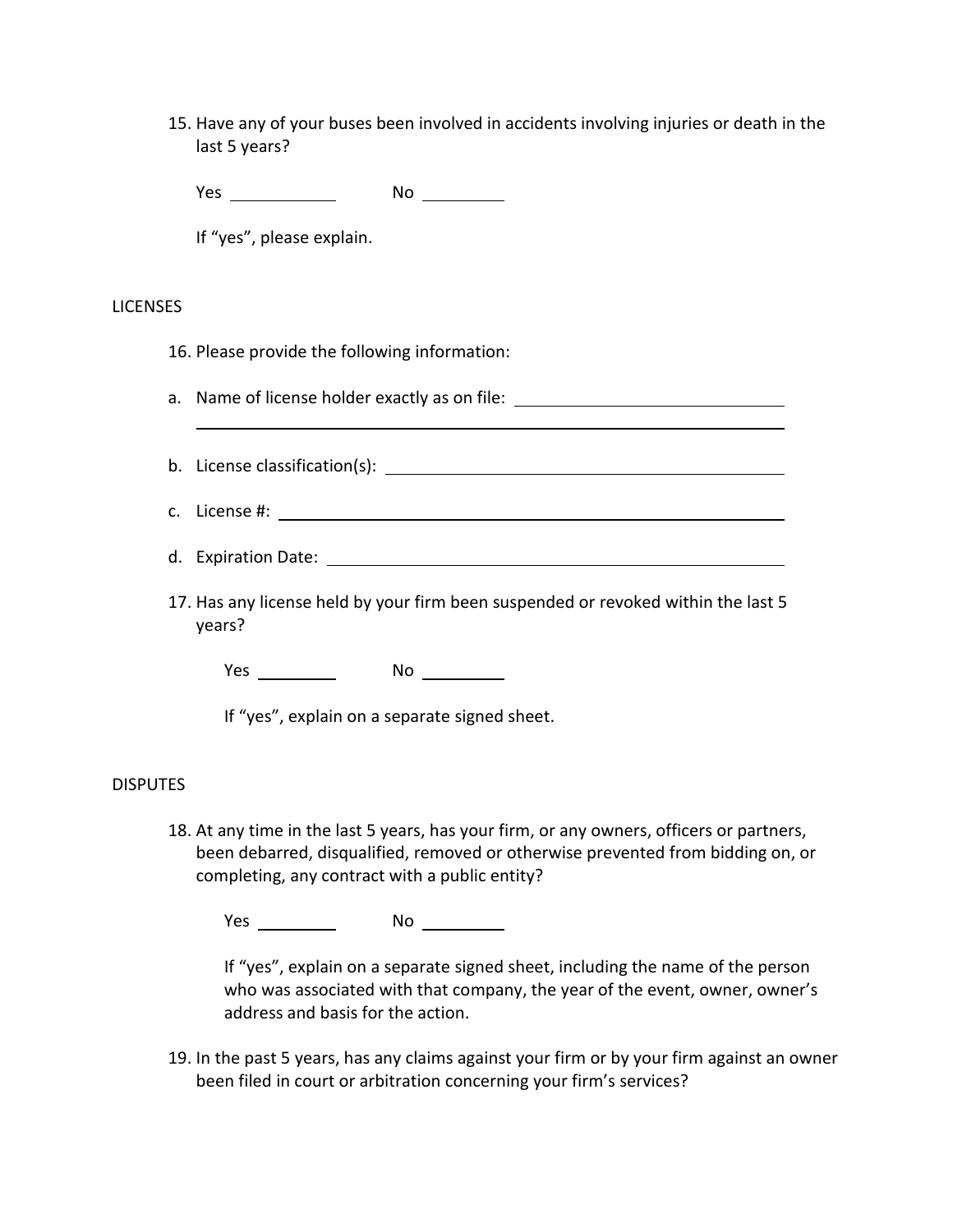Yes No

If "yes", explain on a separate signed sheet, including the project name, court or arbitration case name and number, and a brief description of the status of the claim.

CRIMINAL MATTERS AND RELATED CIVIL SUITS

20. Has your firm or any of its owners, partners or officers ever been found liable in a civil suit or found guilty in a criminal action for making any false claim or material misrepresentation to any public agency or entity?

Yes No

If "yes", explain on a separate signed sheet, identifying who was involved, name of the public agency, date of the investigation and grounds for the filing.

# D. ACCIDENT HISTORY

Will you authorize your insurance carriers to furnish in writing your accident loss ratio and workers' compensation loss ratio for the past three (3) years?

Yes \_\_\_\_\_\_\_\_\_\_\_\_\_ No \_\_\_\_\_\_\_\_\_\_\_\_

If "yes", please provide the name, address, coverage, and contact person (name, addres and telephone number) of your insurance carrier(s).

E. ALCOHOL AND DRUG POLICY

Please provide a copy of your company's policy regarding the use by employees of alcohol and illegal drugs.

## F. PROJECT REFERENCES

Please include at least three (3) of your company's most recent contracts with California K-12 public schools using the form attached as Exhibit A and sign the form. Please use and attach additional signed sheets when needed to explain or clarify any response or to include more references with all requested information.

## G. FINANCIAL INFORMATION

Contractor must submit a reviewed or audited financial statement with accompanying notes and supplemental information for the past two (2) full fiscal years. A letter verifying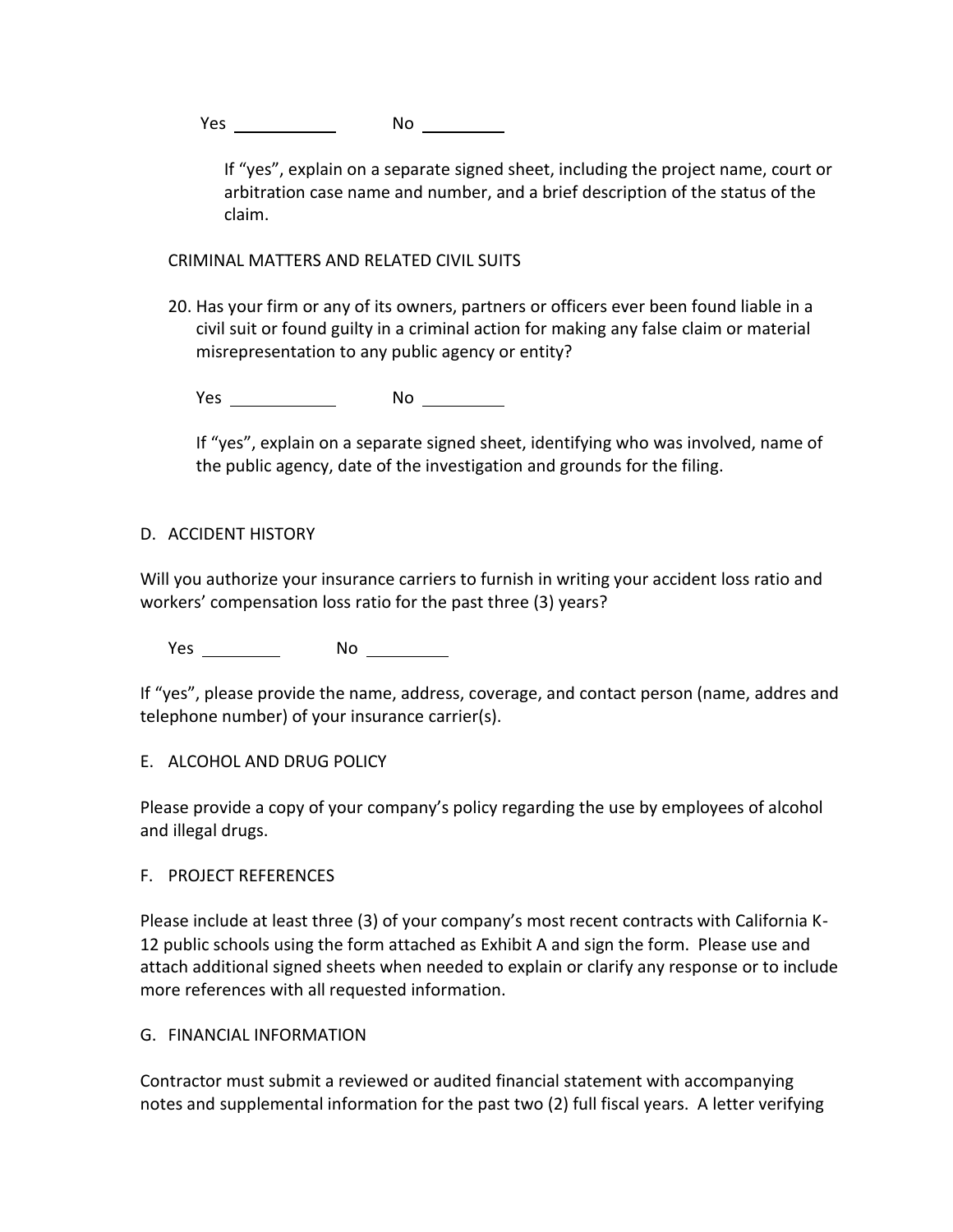availability of a line of credit may also be attached: however, it will be considered supplemental information only, and is not a substitute for the required audited or certified financial statement.

**CERTIFICATION** 

I certify under penalty of perjury under the laws of the State of California that the foregoing is true and correct:

Date:

Proper Name of Contractor:

Signature by an officer of the Contractor: <u>Contractoring</u>

By:

(Print Name)

Title: